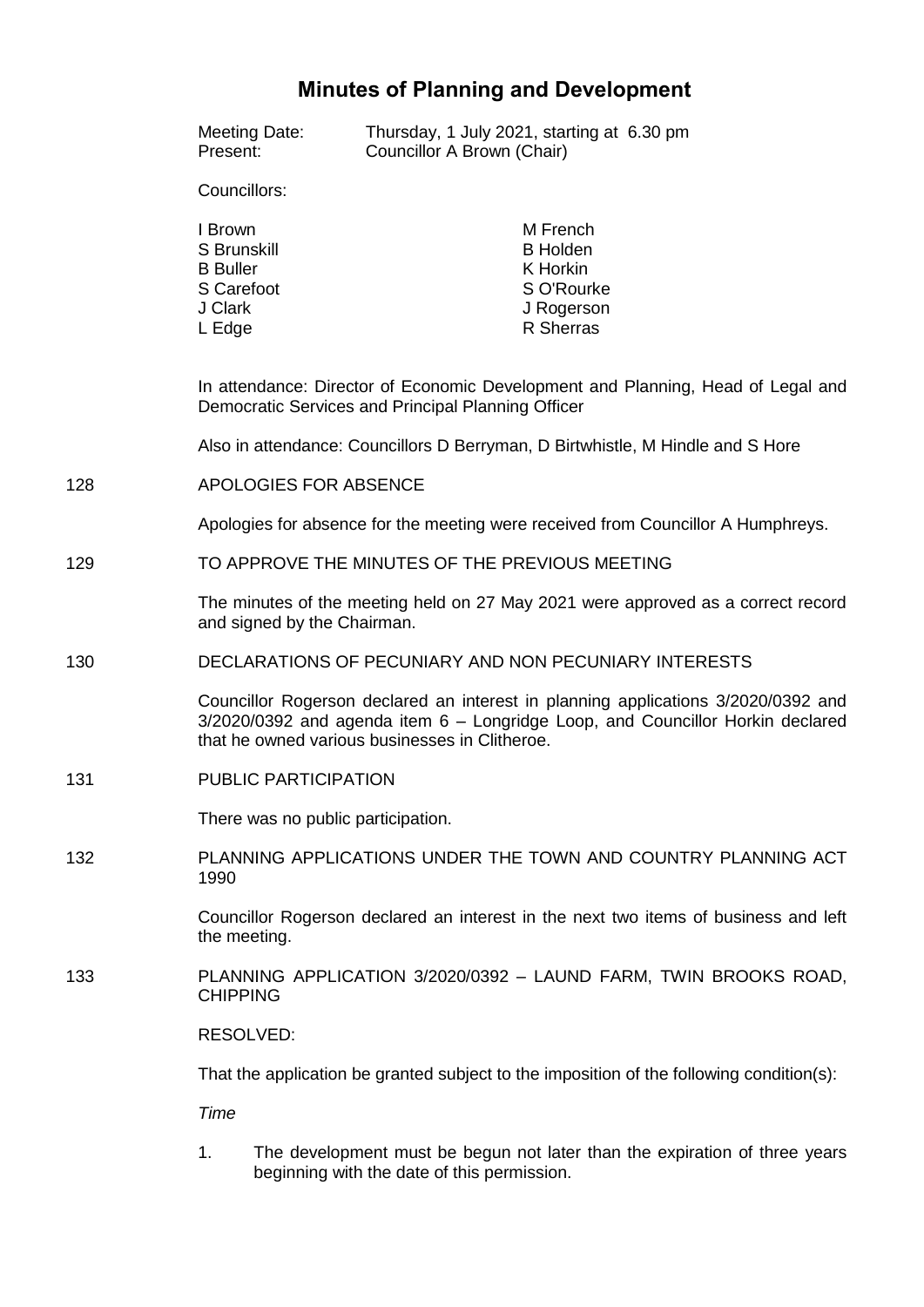REASON: Required to be imposed by Section 51 of the Planning and Compulsory Purchase Act 2004.

*Plan*

2. Unless explicitly required by condition within this consent, the development hereby permitted shall be carried out in complete accordance with the proposals as detailed on drawings:

Proposed Plan and Elevations: Dwg no 482/204 Proposed Site Plan and Proposed Manure Store: Dwg no 482/205 Proposed Location Plan: Dwg no 482/206

REASON: For the avoidance of doubt and to clarify which plans are relevant to the consent.

#### *Materials*

3 The external facing materials, detailed on the approved plans, shall be used and no others substituted.

REASON: To ensure that the materials to be used are appropriate to the locality.

*Use*

4. The building hereby permitted shall be used for agricultural purposes only (as defined in Section 336(1) of the Town and Country Planning Act 1990).

REASON: To ensure that the building is used solely for agricultural purposes

134 PLANNING APPLICATION 3/2020/0393 – LAUND FARM, TWIN BROOKS ROAD, CHIPPING

## RESOLVED:

That the application be granted subject to the imposition of the following condition(s):

*Time*

1. The development must be begun not later than the expiration of three years beginning with the date of this permission.

REASON: Required to be imposed by Section 51 of the Planning and Compulsory Purchase Act 2004.

*Plan*

2. Unless explicitly required by condition within this consent, the development hereby permitted shall be carried out in complete accordance with the proposals as detailed on drawings:

Proposed Site Plan and Proposed Manure Store and Yard Area Ref: 482/202 Proposed Location Plan and Proposed Manure Store and Yard Area: Ref 482/203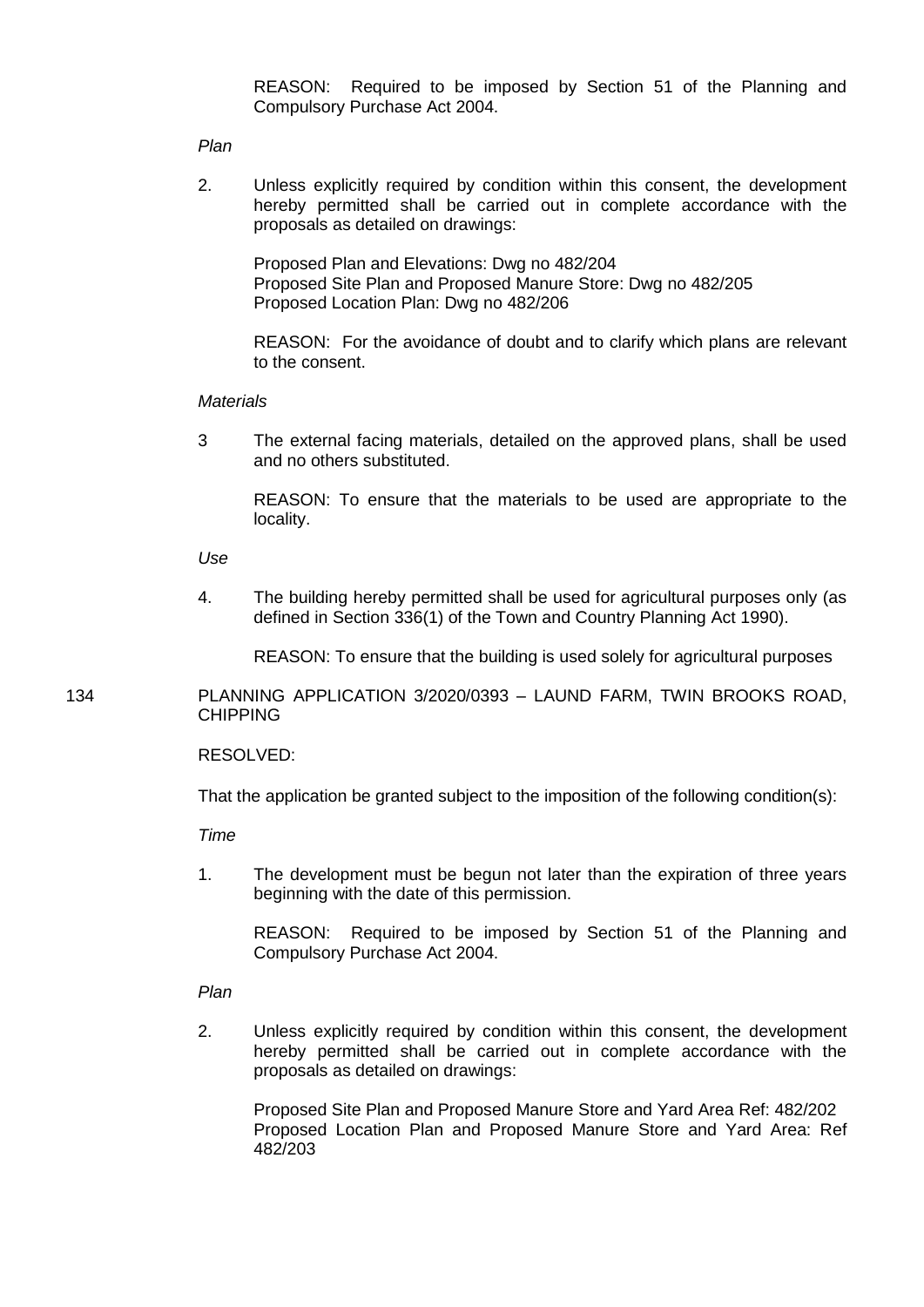REASON: For the avoidance of doubt and to clarify which plans are relevant to the consent.

#### *Materials*

3 The external facing materials, detailed on the approved plans, shall be used and no others substituted.

REASON: To ensure that the materials to be used are appropriate to the locality.

*Use*

4. The building hereby permitted shall be used for agricultural purposes only (as defined in Section 336(1) of the Town and Country Planning Act 1990).

REASON: To ensure that the building is used solely for agricultural purposes

Councillor Rogerson returned to the meeting.

135 PLANNING APPLICATION 3/2020/0667 – WHITCHER WELLS FISH HATCHERS, WHITENDALE ROAD, DUNSOP BRIDGE

The Principal Planning officer reported upon an additional letter of objection.

RESOLVED:

That committee be minded to refuse the application on grounds of impact to the environment and the location of the accommodation and that the application be brought back to committee for reasons for refusal to be confirmed.

(John Ibison spoke in favour of the above application. Rebecca Hargrave on behalf of Bowland Forest (H) Parish Council spoke against the above application. Cllr S Hore was given permission to speak on the above application)

136 PLANNING APPLICATION 3/2021/0397 – LAND AT BARROW BROOK ENTERPRISE PARK, BARROW

RESOLVED:

That the application be granted subject to the following conditions:

*Time limit, plans and details*

1. The development must be begun not later than the expiration of three years beginning with the date of this permission.

REASON: Required to be imposed pursuant to Section 91 of the Town and Country Planning Act 1990

2. Unless explicitly required by condition within this consent, the development hereby permitted shall be carried out in complete accordance with the proposals as detailed on drawings:

Location Plan (BS.18-040(B)/01 Rev.A (amended 22.06.2021) Existing Site Plan (BS.18-040(B)/02 Rev. B (amended 22.06.2021) Proposed Site Plan (BS.18-040(B)/03 Rev. A (amended 21.06.2021)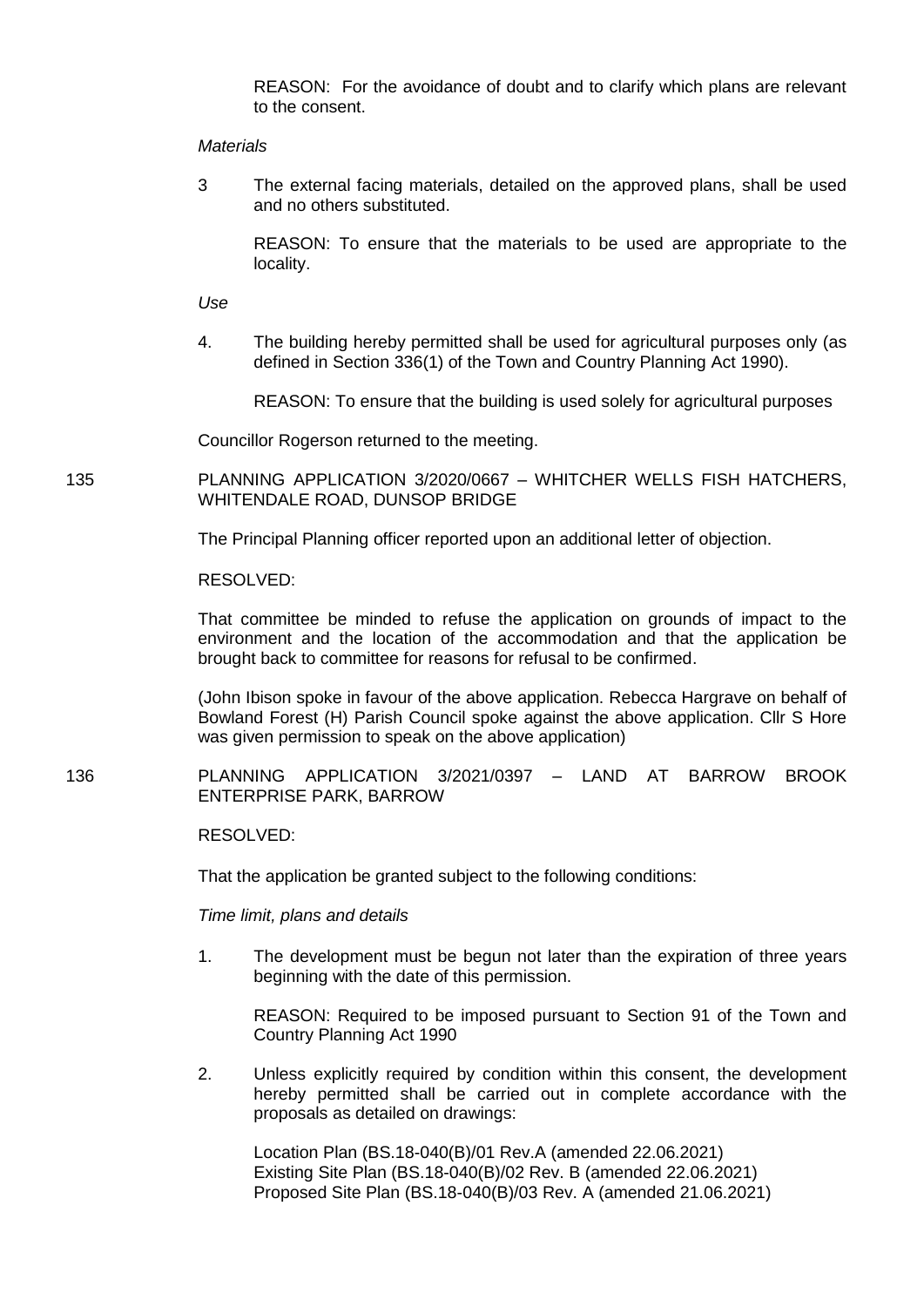Proposed Floor Plan & Elevations (BS.18-040(B)/04 Rev. B (amended 04.06.2021)

Landscaping Plan (BS.18-040(B)/06 Rev. B (amended 21.06.2021)

REASON: For the avoidance of doubt and to clarify which plans are relevant to the consent.

3. Notwithstanding the provisions of the Town and Country Planning (Use Classes) Order 1987 (as amended or re-enacted) and the Town and Country Planning (General Permitted Development)(England) Order 2015 (as amended or re-enacted) and the Town and Country Planning (General Permitted Development) (England) (Amendment) Order 2016 (as amended or re-enacted) the building to which the application relates shall only be used for the purposes of retail sales  $(E(a))$  and for no other purpose, including any other purpose within Use Class (E(a)).

REASON: For the avoidance of doubt, to clarify the nature of the consent hereby approved and to ensure that the development remains compatible with the character of the area

4. Notwithstanding the provisions of the Town and Country Planning (Use Classes) Order 1987 (as amended or re-enacted) and the Town and Country Planning (General Permitted Development)(England) Order 2015 (as amended or re-enacted) and the Town and Country Planning (General Permitted Development) (England) (Amendment) Order 2016 (as amended or re-enacted), the Class (E(a)) (retail) use hereby approved shall be for the sale of 'bulky' animal feeds and bedding and no other goods shall be sold from the premises. For the avoidance of doubt such goods shall consist of animal feed and bedding that is packaged and sold in a manner that weighs no less than 12kg per singular item purchase.

REASON: For the avoidance of doubt, to clarify the nature of the consent hereby approved and to ensure that the use hereby approved does not undermine the viability or vitality of nearby/adjacent main shopping areas or retail centres.

5. Notwithstanding the provisions of the Town and Country Planning (General Permitted Development) Order 2015 (as amended), or any subsequent enactment or re-enactment thereto, no enlargements, improvements or other alterations (including the insertion of a mezzanine floor) shall be undertaken to the buildings without express planning permission first being obtained.

REASON: To ensure a balance is maintained between floor space and car parking and that the site is capable of accommodating the proposed building.

6. The external facing materials, detailed on the approved plans, shall be used and no others substituted.

REASON: To ensure that the materials used are visually appropriate to the locality.

## *Landscaping and trees*

7. All planting, seeding or turfing comprised in the approved details of landscaping shall be carried out in the first planting and seeding seasons following the occupation of any buildings or the completion of the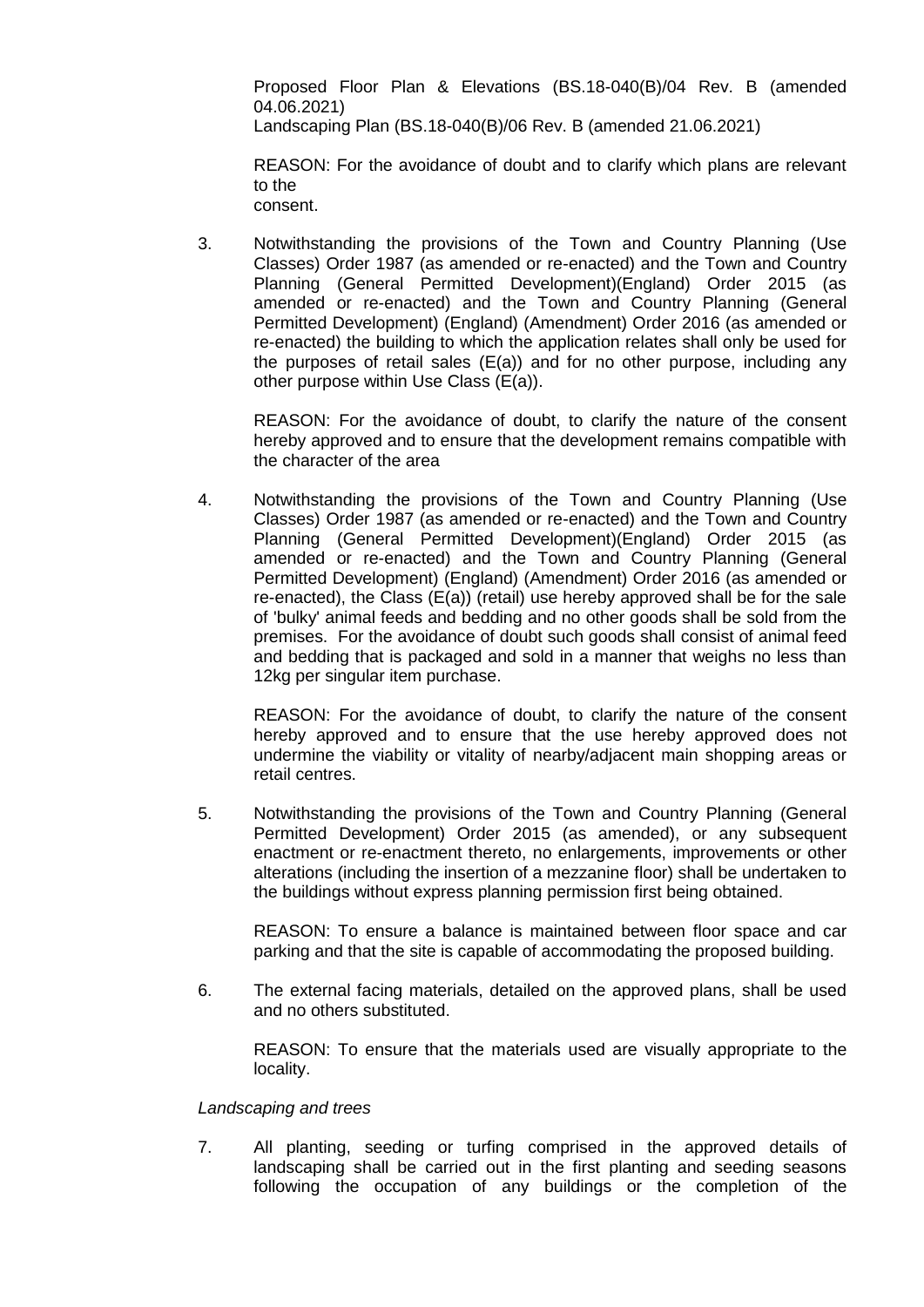development, whichever is the earlier, and any trees or plants which within a period of 5 years from the completion of the development die, are removed or become seriously damaged or diseased shall be replaced in the next planting season with others of similar size and species.

REASON: In the interest of the appearance of the locality.

8. Prior to commencement of any site works including delivery of building materials and excavations for foundations or services all trees within Tree Preservation Order No.7/19/3/199 (2016) shall be protected in accordance with the BS5837:2012 [Trees in Relation to Demolition, Design & Construction].

The protection zone must cover the entire branch spread of the trees, [the area of the root soil environment from the trunk to the edge of the branch spread] and shall remain in place until all building work has been completed and all excess materials have been removed from site including soil/spoil and rubble.

During the building works no excavations or changes in ground levels shall take place and no building materials/spoil/soil/rubble shall be stored or redistributed within the protection/exclusion zone. In addition no impermeable surfacing shall be constructed within the protection zone.

REASON: In order to ensure that any trees affected by development and considered to be of visual, historic or botanical value are afforded maximum physical protection from the potential adverse effects of development.

*Residential Amenity*

9. The development hereby permitted shall be designed so that the rating levels for cumulative noise from external plant and equipment shall not exceed the existing background noise level (LA90) at the external façade of any noise sensitive premises, as assessed in accordance with British Standard 4142(2014) or any subsequent replacement national standards.

Details of any extract vents, means of extract, air conditioning, ventilation or any other associated externally mounted/ located plant shall have been submitted to and approved in writing by the local planning authority prior to their use within the development.

REASON: To ensure that the development hereby permitted is not detrimental to the amenity of the surrounding area by reason of undue noise emission and/or unacceptable disturbance.

10. Notwithstanding the submitted details, the development hereby approved shall only operate (including use of plant/machinery) within the following hours:

Monday to Friday - 08:00 to 19:00 hours; Saturday - 08:00 to 16:00 hours; Sunday/Bank Holidays - 10:00 to 1600 hours

REASON: In the interests of the general amenity of the area and to safeguard, where appropriate, neighbouring residential amenity.

11. Notwithstanding the submitted details, the development hereby approved shall have no deliveries, collections or servicing undertaken outside of the following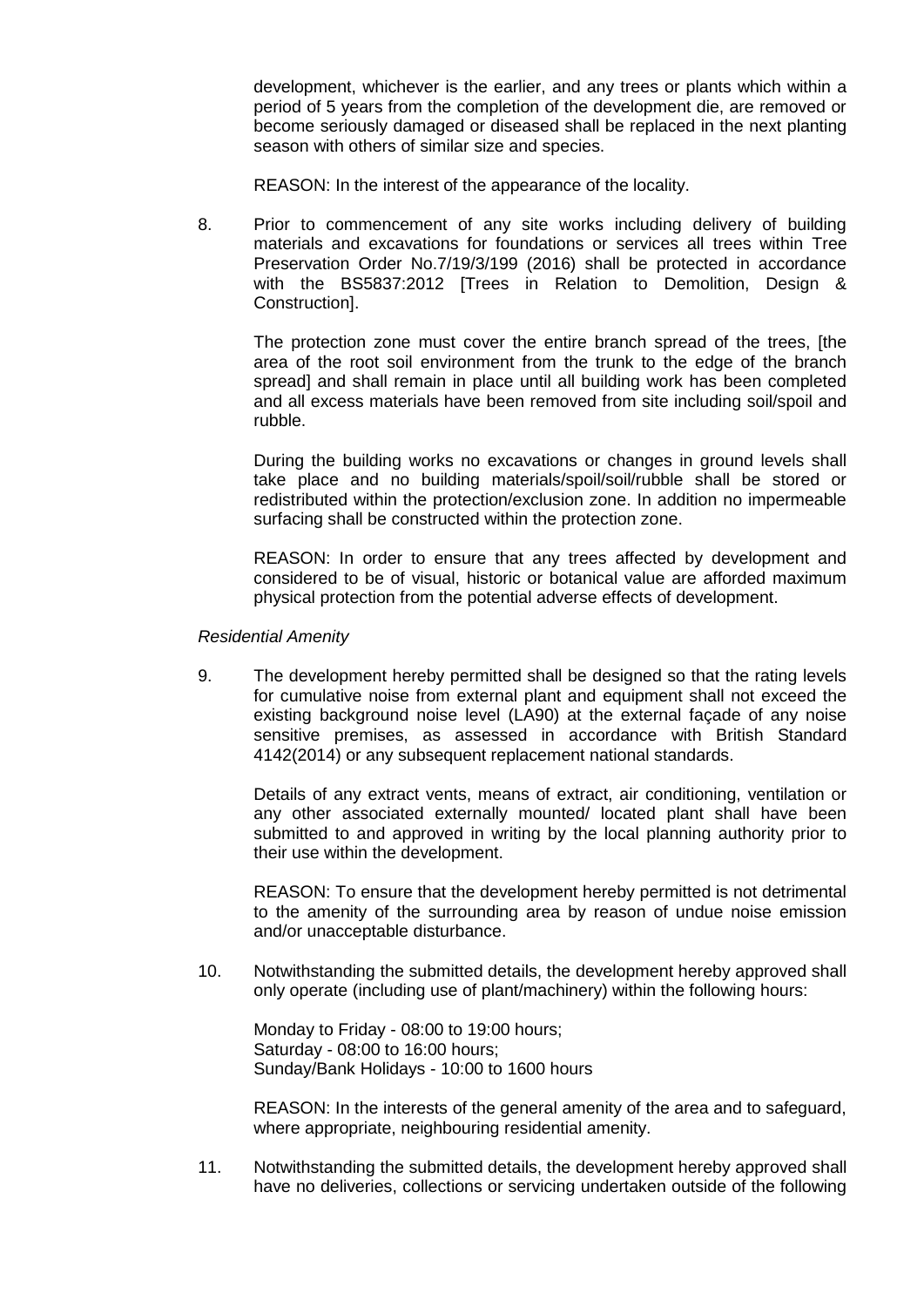hours: Monday to Friday - 08:00 to 19:00 hours; Saturday - 08:00 to 13:00 hours; Not on Sunday/Bank Holidays.

REASON: In the interests of the general amenity of the area and to safeguard, where appropriate, neighbouring residential amenity.

12. There shall be no movements of HGV's or forklift trucks, used in connection with the use hereby approved, within the open areas of the site other than between 09:00-18:00 Monday to Friday, between 09:00-13:00 Saturday and not at all on Sundays and bank Holidays.

Reason: To protect the residential amenities of the occupiers of neighbouring/nearby properties.

13. Notwithstanding the submitted details, during the period of construction, no construction work, construction traffic or operation of any plant/machinery shall take place on the site during the course of the development hereby approved except between the hours of 08:00 and 18:00 Monday to Friday and 09:00 and 13:00 on Saturday. No construction work, construction traffic or operation of any plant/machinery shall take place on Sundays or Public Holidays.

REASON: In order to protect the amenities of existing residents.

14. The permitted use shall not take place other than within those buildings identified for the permitted use on the approved plans.

REASON: To ensure a satisfactory appearance of the site in the interests of local visual amenity and in the interests of the amenities of nearby residents.

15. No goods, plant or materials shall be deposited or stored on the site other than in the buildings shown on the approved plans.

REASON: To ensure a satisfactory appearance of the site in the interests of local visual amenity and in the interests of the amenities of nearby residents.

16. No external lighting shall be installed on site unless details of such lighting, including the intensity of illumination, have been first submitted to, and approved in writing by, the Local Planning Authority prior to first occupation/use of the site.

The external lighting shall be installed precisely in accordance with the approved details and thereby retained as such unless otherwise agreed in writing with the Local Planning Authority.

REASON: In order to minimise the possibility of inconvenience to nearby residents.

## *Highways*

17. The Construction Method Statement/ Traffic Management Plan that was submitted with the application shall be strictly adhered to throughout the duration of the construction period of the development.

REASON: To minimise the impact of construction on existing residents in the vicinity of the site.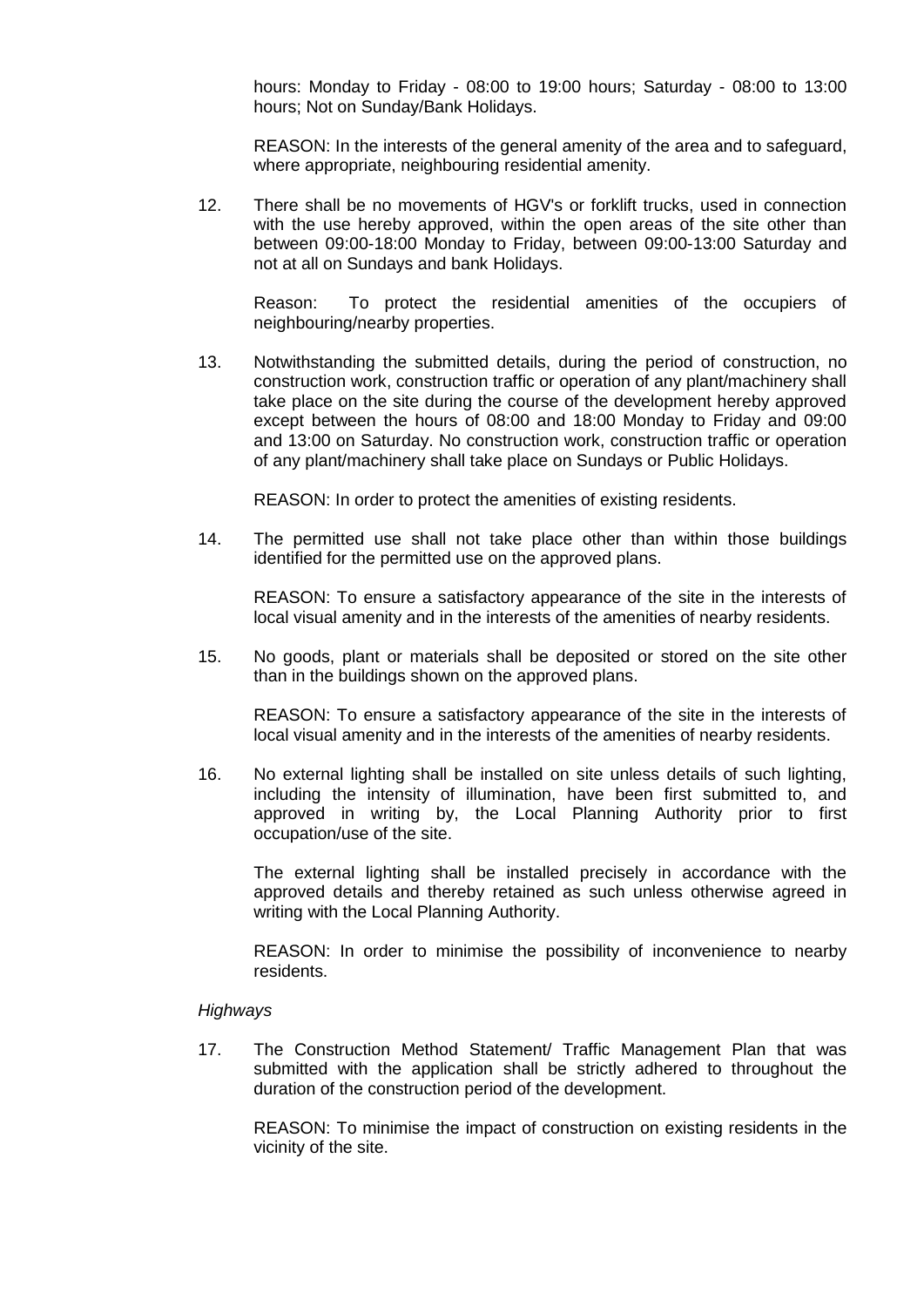18. The parking and associated manoeuvring facilities shown on the plans hereby approved shall be surfaced or paved, drained and marked out and made available in accordance with the approved plan prior to the occupation of any of the buildings; such parking facilities shall thereafter be permanently retained for that purpose (notwithstanding the Town and Country Planning (General Permitted Development) Order 2015).

REASON: In the interests of visual amenity and to facilitate adequate vehicle parking and/or turning facilities to serve the site.

19. Before the development hereby permitted is first occupied, provision for cycle parking, in accordance with details first agreed in writing with the Local Planning Authority, shall have been provided in all respects and made available for use, and shall thereafter be retained.

REASON: To ensure adequate on site provision for cycle parking.

#### *Drainage*

20. The drainage for the development hereby approved, shall be carried out in accordance with principles set out in the submitted Proposed Site Drainage, Rev -, Dated - which was prepared by Partington & Associates Limited. For the avoidance of doubt, surface water must drain at the restricted rate of 5 l/s. No surface water will be permitted to drain directly or indirectly into the public sewer. The development shall be completed in accordance with the approved details.

REASON: To ensure a satisfactory form of development and to prevent an undue increase in surface water run-off and to reduce the risk of flooding.

21. Foul and surface water shall be drained on separate systems.

REASON: To secure proper drainage and to manage the risk of flooding and pollution.

(Cllr D Birtwhistle was given permission to speak on the above application)

137 PLANNING APPLICATION 3/2021/0461 – CHIPPING CONGREGATIONAL CHURCH, GARSTANG ROAD, CHIPPING

> The Principal Planning Officer reported that the Parish Council did not have any objections.

RESOLVED:

That listed building Consent be granted subject to the following conditions:

1. The development must be begun not later than the expiration of three years beginning with the date of this permission.

 REASON: Required to be imposed pursuant to section 91 of the Town and Country Planning Act 1990 as amended by Section 51 of the Planning and Compulsory Purchase Act 2004.

2. Unless explicitly required by condition within this consent, the development hereby permitted shall be carried out in complete accordance with the proposals as detailed on drawings: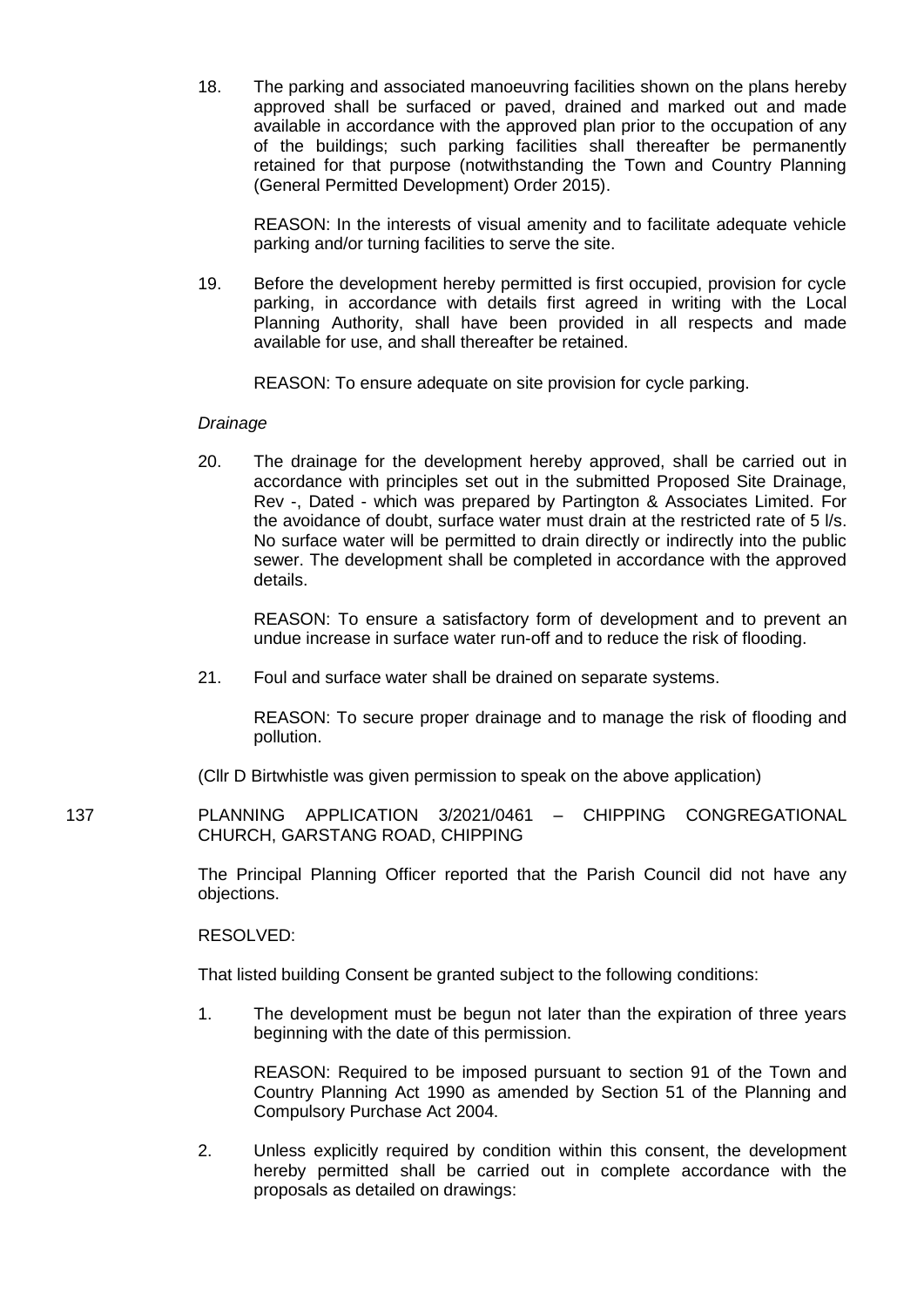Location Plan. Elevation Plan Dwg ML/CCC/6023 Spot light details submitted with the application.

REASON: For the avoidance of doubt and to clarify which plans are relevant to the consent.

3. Precise details of proposed external materials shall be submitted to and agreed in writing by the Local Planning Authority before their use within the development hereby approved.

REASON: To ensure that the appearance of the development is appropriate to the character of the building and setting of the area.

138 PLANNING APPLICATION 3/2019/0545 – LAND BETWEEN CLITHEROE ROAD AND A59/A671 ROUNDABOUT JUNCTION, BARROW

#### RESOLVED:

That the application be refused for the following reasons:

- 1. The proposal to erect 48 bungalows for persons aged 55 years and over is considered contrary to Policies DMG2 and DMH3 of the Ribble Valley Core Strategy insofar that it does not represent the consolidation, expansion or rounding off of development so that it closely relates to the main built up area of the settlement of Barrow and would lead to the creation new residential dwellings in the defined open countryside, located outside of a defined settlement boundary, without sufficient justification insofar that it has not been adequately demonstrated that the proposal is for that of local needs housing that meets a current identified and evidenced outstanding need.
- 2. The proposal is considered contrary to Key Statement DS1 and Policy DMG2 of the Ribble Valley Core Strategy insofar that it would erode the area of separation between the neighbouring settlements of Barrow and Whalley which maintains a sense of place for the communities, being of detriment to the character and visual amenities of the area and resulting in the loss of the distinctive character and settlement structure of the borough.
- 3. The proposal to erect 48 bungalows for persons aged 55 years and over is considered contrary to Key Statement H3 and Policy DMH1 of the Ribble Valley Core Strategy insofar that it fails to satisfy the requirement to provide an adequate level of provision of affordable dwellings.

(Deborah Smith spoke in favour of the above application)

139 PLANNING APPLICATION 3/2021/0350 – OLD GRAMMAR SCHOOL, STATION ROAD, WHALLEY

> The Principal Planning Officer reported that Highways had no objections to the application.

#### RESOLVED:

That the harm is outweighed by the benefits and the application be minded to approve and be brought back to committee for appropriate conditions.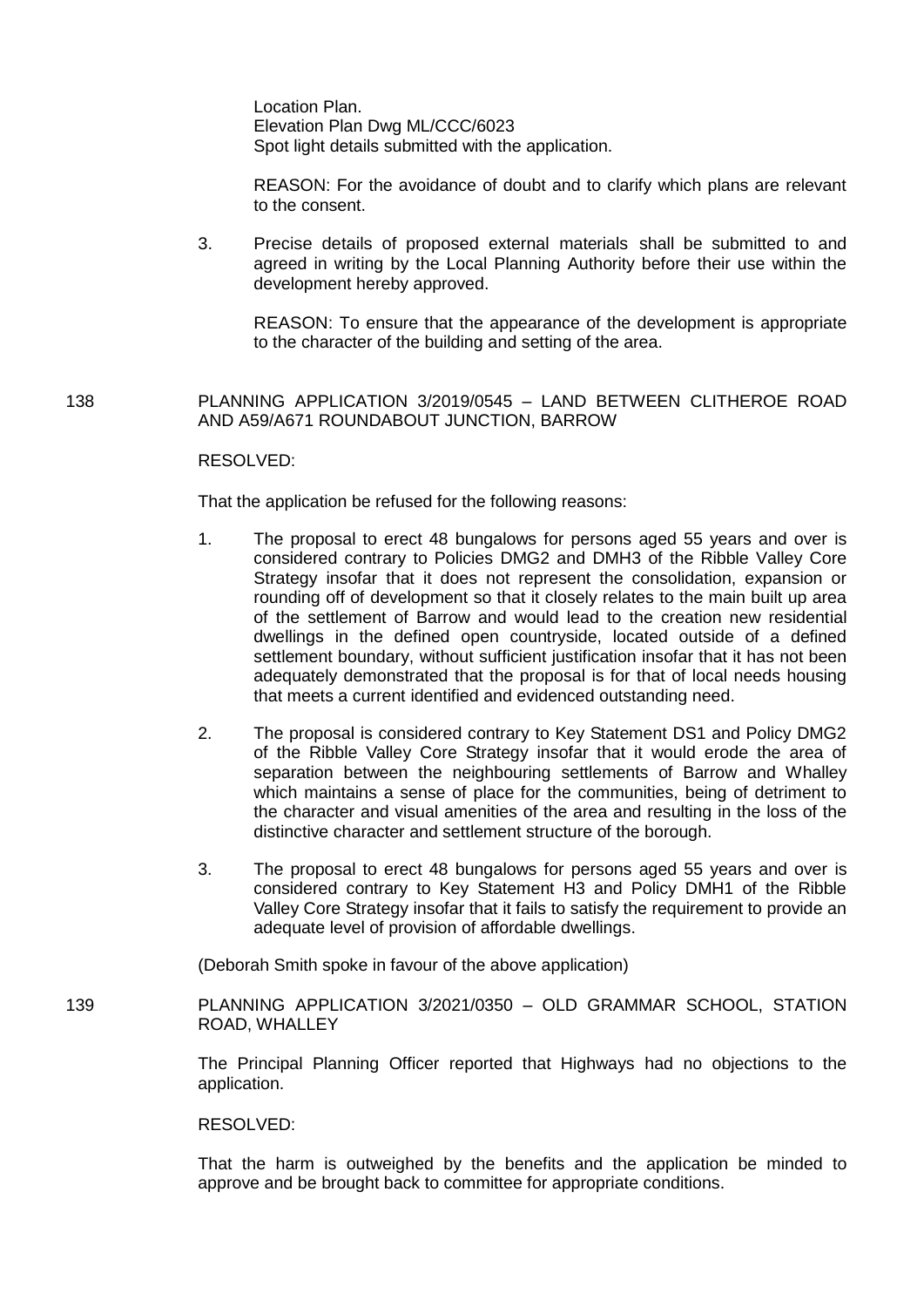(Brian Sumner spoke in favour of the above application. Cllr Mark Hindle was given permission to speak on the above application)

140 PLANNING APPLICATION 3/2021/0351 – OLD GRAMMAR SCHOOL, STATION ROAD, WHALLEY

RESOLVED:

That the harm is outweighed by the benefits and the application be minded to approve and be brought back to committee for appropriate conditions.

(Councillor Mark Hindle was given permission to speak on the above application)

141 PLANNING APPLICATION 3/2021/0076 – QUEEN MARY TERRACE AND BRIDGE TERRACE, WHALLEY

> The Principal Planning Officer reported on an additional letter from the agent qualifying several points in the report.

RESOLVED:

That committee be minded to refuse the application on the basis of policies H1, H2 and H3 in that the level of affordable housing is insufficient and the mix of housing is not suitable and the report be brought back to committee for the reasons for refusal to be confirmed.

(Sebastian Tibenham spoke in favour of the above application. Councillor David Berryman was given permission to speak on the above application)

Councillor Rogerson declared an interest in the next item of business.

142 LONGRIDGE LOOP

The Director of Economic Development and Planning submitted a report seeking authority to release Section 106 contributions to Longridge Town Council to facilitate part of the Longridge Loop scheme.

The Section 106 monies were secured when planning permission was granted to erect up to 363 dwellings on Land East of Chipping in the sum of £15,000 towards the Longridge Loop recreational route. The contribution was due prior to the occupation of the 30<sup>th</sup> dwelling and had been received by the Council.

In February 2021 some of the monies had been paid to the Longridge Town Council towards part of the Loop. This had left £5,885 of the commuted sum unspent.

The Town Council had confirmed that the next planned part of the project was repairs to the footpath at Moss Farm and that they would also like to utilise the monies for 'mile markers'. Quotations for both had been received.

Support was requested from the Longridge councillors in publicising the Longridge Loop.

RESOLVED THAT COMMITTEE:

Approve the payment of invoice(s) from Longridge Town Council following the completion of Longridge Loop improvements as set out in the report within 28 working days of receipt, up to amount of £5,808.50